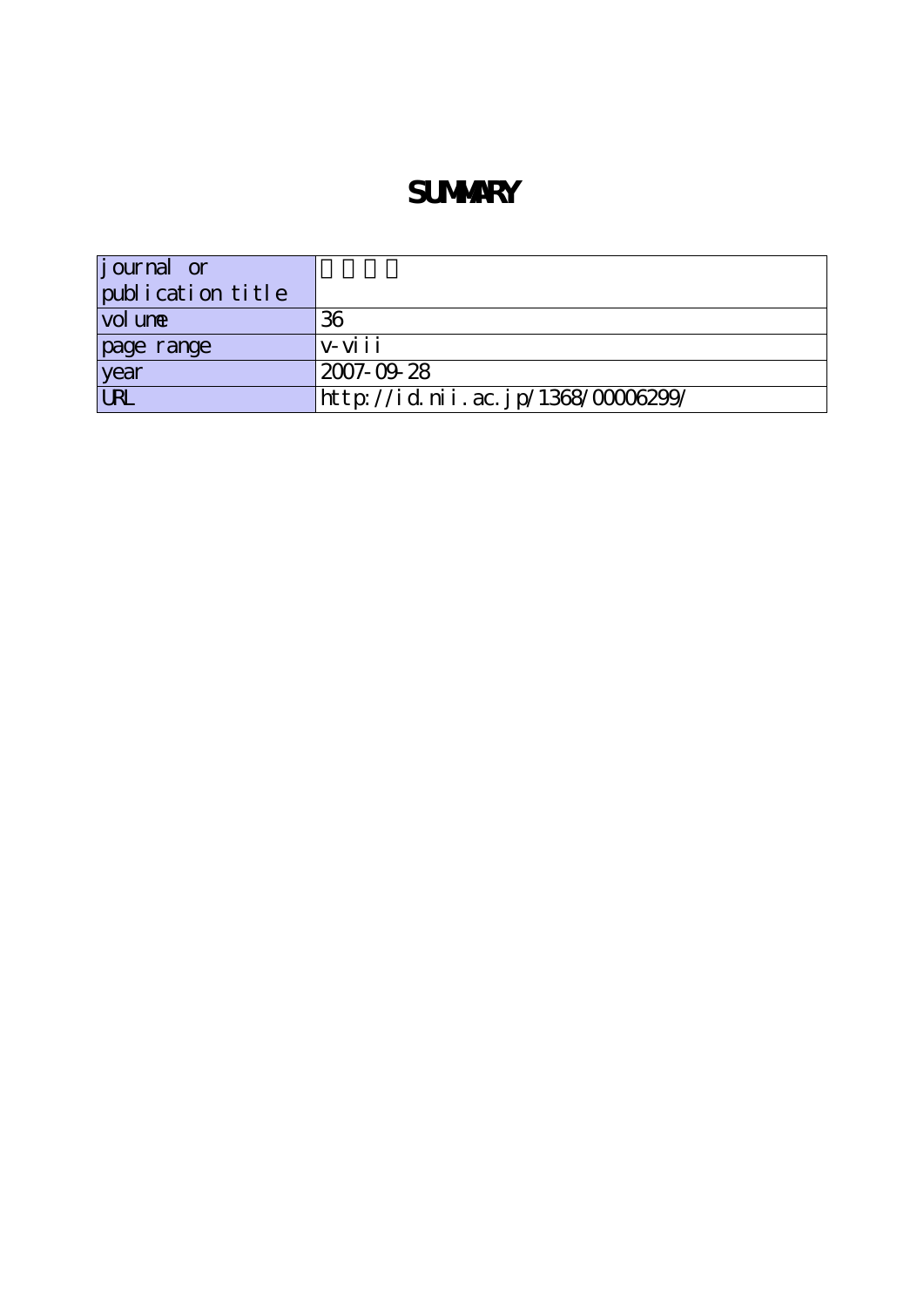# The Source of the Ninomiya Kinjirō's Picture That Is Called "Fushin dokusho zu": The Diversion from"Shu baishin zu"

#### IWAI Shigeki

(Chulalongkorn University, Bangkok, Thailand)

Key Words; NINOMIYA KINJIRŌ, FUSHIN DOKUSHO ZU, JOHN BUNYAN, KŌDA ROHAN, SHU BAISHIN ZU, KANŌ GROUP, EDO PICTURE, DAITOKU-JI TEMPLE, MYŌSHIN-JI TEMPLE, KOBAYASHI EIKYŌ(EIKŌ)

In this paper, I considered the model of Ninomiya Kinjirō "Fushin dokusho zu 負薪読書図" that we know well. It was conventionally regarded as that Koda Rohan had created from the cut in"The Pilgrim's Progress"by John Bunyan. However, as a result of consideration, it became clear that it was very likely that Ninomiya Kinjirō "Fushin dokusho zu" had been made based on"Shu baishin zu朱買臣図"which had the origin in China.

There are two kinds of"Shu baishin zu."One is from Daitoku-ji Temple in which the figure walks while reading a book, and the other is from Myōshin-ji Temple, in which the figure sits and reads. The former was made in China, based on Chinese classics such as "Kanjo漢書" and came down to Japanese, and the latter was made from Japanese traditional literature such as "Kara monogatari唐 物語." In addition, the former was handed, down by painters of the Kanō school in Edo, and the latter was only to Kyoto Kano school.

Kobayashi Eikyō(Eikō) who drew first Ninomiya Kinjirō "Fushin dokusho zu" was a painter of Edo Kanō school, and Kōda Rohan who wrote "Ninomiya Sontoku  $\bar{o}$  二 宮 尊 徳 翁"which picked up this picture as a frontispiece had a good knowledge of Chinese classics.

It seems that "Shu baishin zu" of Daitoku-ji Temple was converted into Ninomiya Kinjiro "Fushin dokusho zu" by people of Edo Kanō school in the Meiji period and Kōda Rohan.

I think that this paper gives some important hints to the discussion about the diversion of pictures in Edo era to those in Meiji era.

## Echoing Texts: On Feng Zikai's Lin Xiansheng, in Relation to Sōseki's Professor Craig, and Lu Xun's Tengye Xiansheng

#### NISHIMAKI Isamu

(Kumamoto University, Kumamoto, Japan)

Key Words; FENG ZIKAI, LIN XIANSHENG, NATSUME SÕSEKI, PROFESSOR CRAIG, LU XUN, TENGYE XIANSHENG

In this paper, I discuss the influences of Natsume Soseki's *Professor Craig*, and Lu Xun's Tengye Xiansheng on Feng Zikai's Lin Xiansheng. At the beginning of nineteen-thirties, Feng was an admirer of Sōseki. He was strongly influenced by Sōseki's works. Lin Xiansheng is an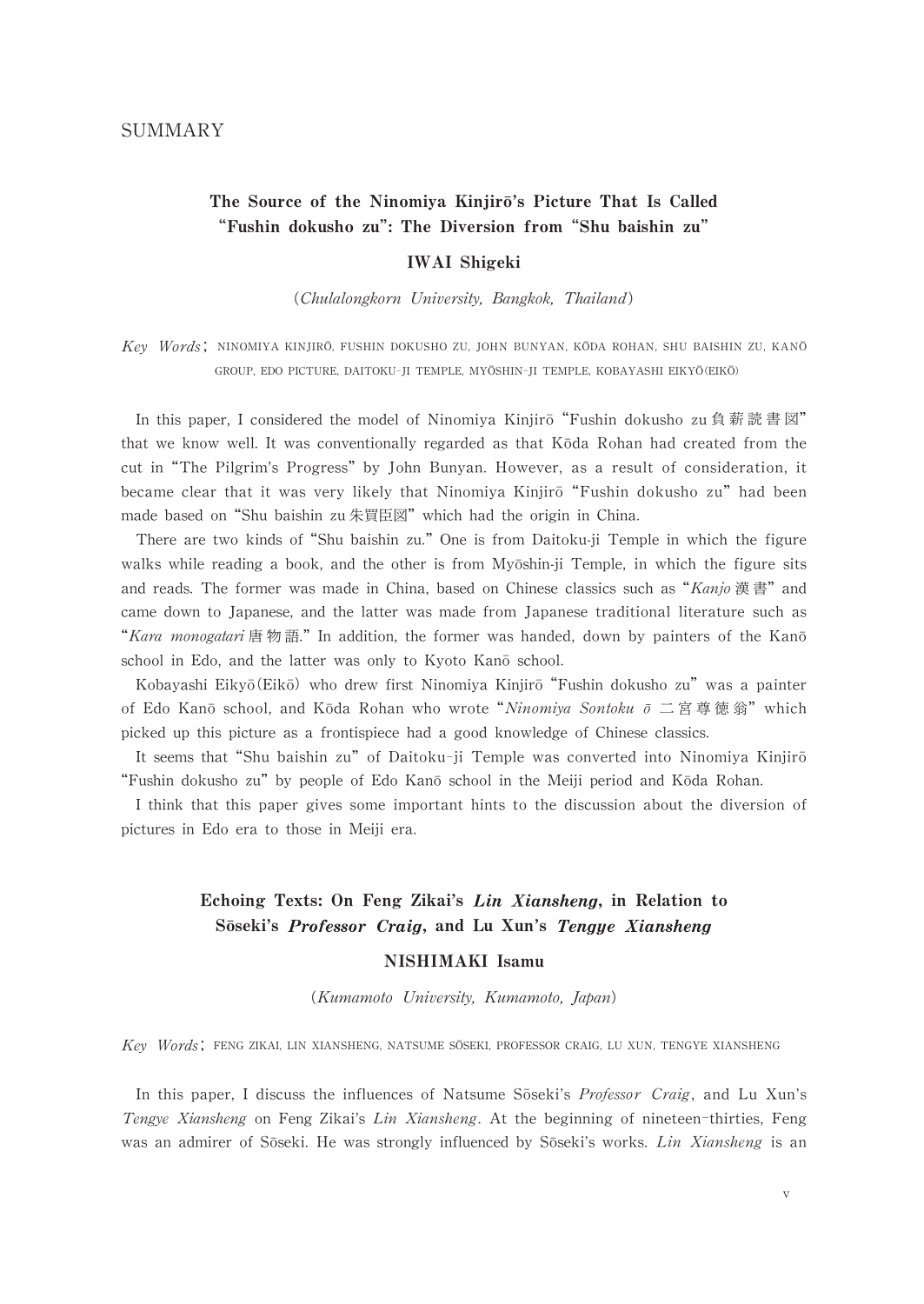essay by Feng that portrays his professor of music during his stay in Japan. The main subject of Lin Xiansheng is the same as those of the works by Lu Xun and Soseki. Because of the use of poetic, pictural expressions, and the motif of music,  $Lin Xiansheng$  is a very artistic work.

In comparison with *Professor Craig*, Feng also used the technique of repetition, humorous exageration, and poetic phrases. Moreover, the manner of describing the main character is similar. Lin Xiansheng and Tengye Xiansheng share common motifs —— in both works, a note book indicates heart-warming communication with their professors. These two Chinese writers, both build up an image of 'teacher' within Confucian culture. They attached importance to the ties between the student and the professor. For Sōseki, Professor Craig was not a good teacher from this point of view. Nevertheless, at parting Soseki was impressed by the attitude of Craig for the first time. Moreover, in his work Soseki praised this unworldly teacher with a humorous touch. The hermit-like aspect of Soseki's depiction of Craig is common to that displayed in Feng's Lin Xiansheng.

Through comparison, we recognized also the distinctive feature of each essay. Professor Craig is a humorous work, containing a poetic charm. In *Tengye Xiansheng*, we can see not only an ideal image of a teacher from the view of a Chinese student, but also the author himself as a student in Japan and a combative writer in China. Borrowing characteristics from these two works, Feng created Lin Xiansheng as a pictural, musical, and poetic essay.

# A Study of Ideals of Non-Violence, Self-Sacrifice and Vegetarianism in Miyazawa Kenji's Works: From an Indian Point of View

#### Pullattu Abraham GEORGE

(Jawaharlal Nehru University, New Delhi, India / Visiting Scholar, International Research Center for Japanese Studies, Kyoto, Japan)

Key Words; NON-VIOLENCE, NON-RESISTANCE, IDEAL OF SELF SACRIFICE, COMPASSION, VEGETERIANISM, CYCLE OF REBIRTH, KARMA, VISION OF THE UNIVERSE, HOKKEKYO, INSPIRATION, SUPERHUMAN POWER, ATTACHMENT, FEELING, CONCERT OF DEFILEMENT, JAINISM, BUDDHISM, HINDUISM, LAWS OF MANU, THIRUKURAL, EVERYBODY'S HAPPINESS, COEXISTENCE AND COPROSPERITY

It is often said that there is no Iwate Prefecture or Japan in Miyazawa Kenji's literary works, but only the Universe. The universality of his vision of the world, life and religion manifested in his works is the standing testimony to this statement. No doubt, his exceptional imaginative power and great sensibility, which crossed to a supernatural level beyond the receptive mind of a common man, had given birth to several outstanding works hitherto unheard in the history of Japanese literature. This paper tries to dig up and interpret, from Indian point of view, the Buddhist and Indian thought of Miyazawa Kenji-his ideals of compassion towards living beings, non-violence, self-sacrifice, vegetarianism and his notion on rebirthas manifested in some of his prose works.

His family environment, the inspiration he received from various religious teachings, espe-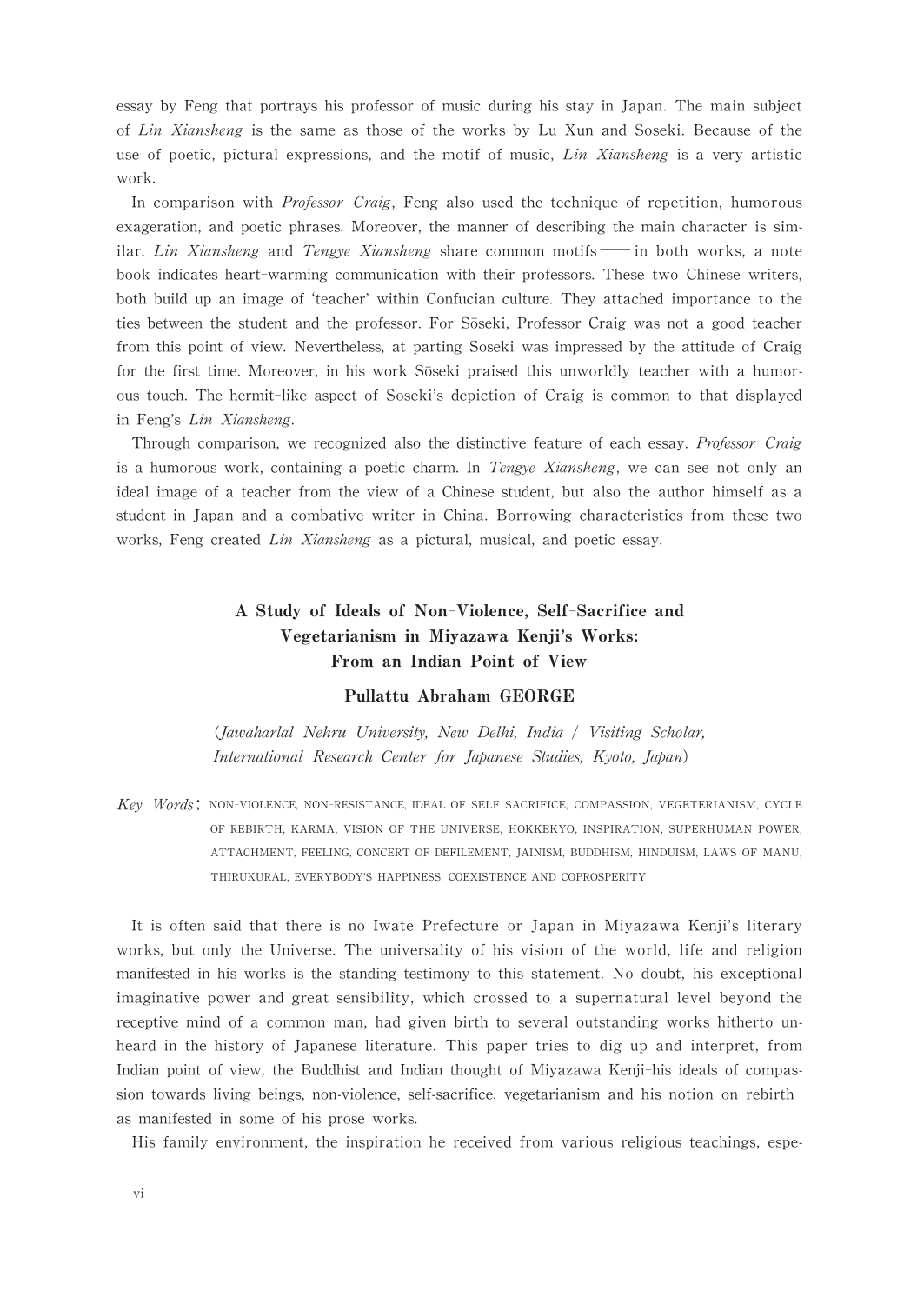cially from the Hokkekyo, the enlightening knowledge he obtained from his school education and his meticulous observation of the nature, his compassion and sympathy towards the poor and downtrodden farmers around his home town, are some of the major external factors which helped developing his thought and personality. The first part of this paper discusses these external factors briefly. Next, the ideals of non-violence, compassion and the notion of self sacrifice are discussed, mainly based on"Yodaka no hoshi."Finally, Kenji's vegetarianism based on Buddhist and Indian ideals, as manifested in his work"Bijiteraian taisai", is discussed in comparison with the vegetarianism practiced in India.

# Kin Relations in a Nuclear-family Society, England and a Stem-family Society, Japan: A Note for a Comparative Research

#### HIRAI Shōko

(Independent scholar)

Key Words; JAPAN, ENGLAND, KIN RELATIONS, NUCLEAR FAMILY, STEM FAMILY, FAMILY CHANGE, COMPARA-TIVE STUDIES

Has Japan changed over from a stem-family society to a nuclear-family society since the World War II? Focusing on a traditional nuclear-family society, England, and reexamining the fundamental characteristics of a nuclear-family society, we will grasp a position of the present Japanese family. Based on family history in England which has accumulated a great store of knowledge, we will propose a new clue for understanding the present Japanese family. Kin relations between parent(s) and child(ren), regardless of residence, are important in this paper.

#### The Japanese Understanding of Islam as Seen in the Writings of Izutsu Toshihiko

#### IKEUCHI Satoshi

(International Research Center for Japanese Studies, Kyoto, Japan)

Key Words; HISTORY OF ISLAMIC THOUGT, IZUTSU TOSHIHIKO, MYSTICISM, SUFISM, PHILOSOPHY, ZEN

When considering scholarship on Islamic thought in Japan, there is no doubt that Izutsu Toshihiko's work far exceeds all other researches. It would not be an exaggeration to say that the understanding of the Islamic world by Japanese intellectuals is almost entirely through his writings. Peculiarity of Izutsu's writings can be said as that of Japanese intellectuals'understanding of Islam. At the start of this paper, it is pointed out that Izutsu put almost exclusive emphasis on Sufism and Islamic philosophy, giving only a passing reference to Islamic Law, or Fiqh. Then, this paper tries to demonstrate that his exclusive concern with mystical and philosophical aspect of Islamic intellectual history derives from his upbringing characterized by mystical discipline given by his Zen-oriented father. Descriptions of his young days dispersed in his